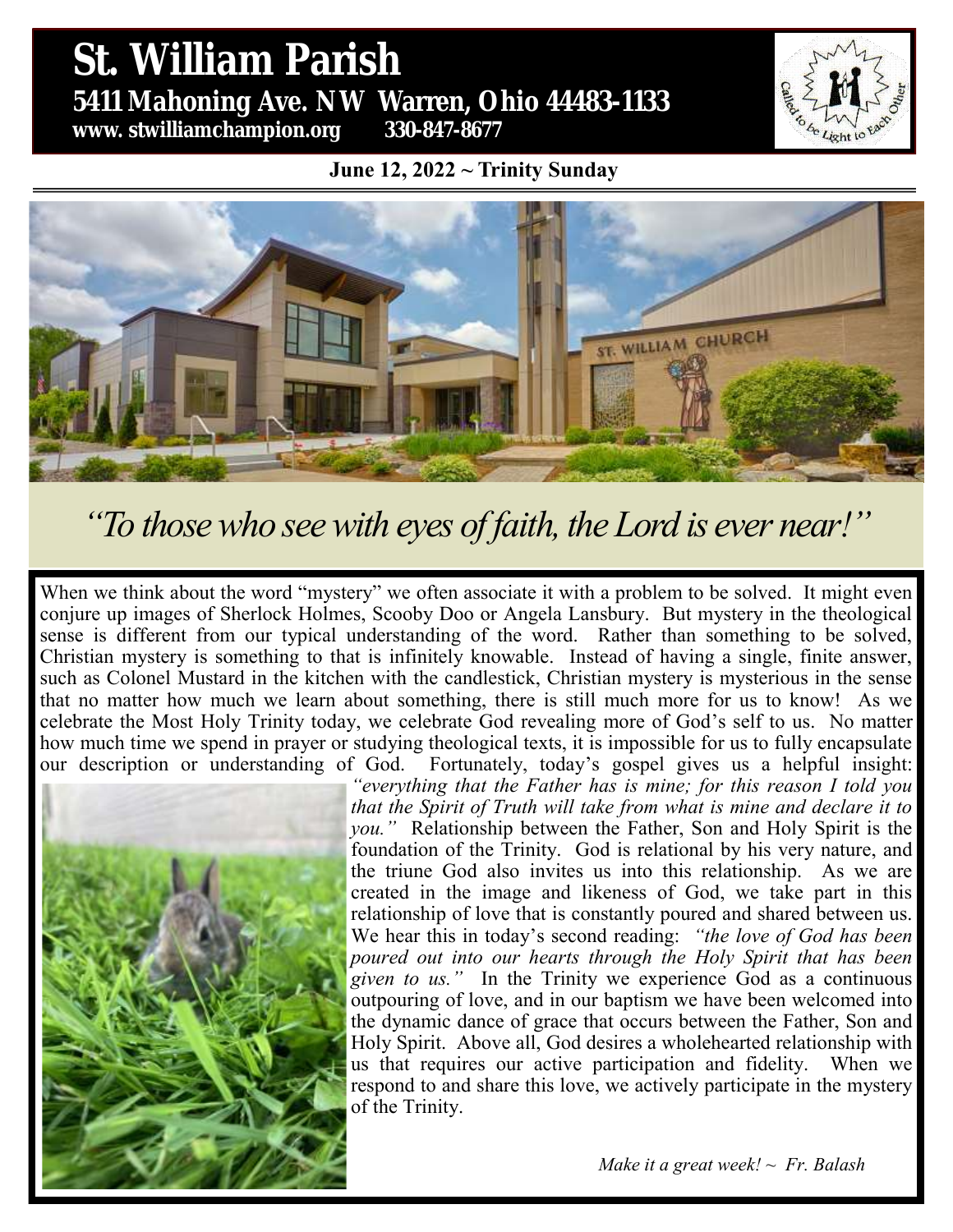#### Mass<br>Intentions  $\beta$  for the

**~ June 12-19, 2022 ~ Trinity Sunday**

| <b>JUNE 12, 2022</b> |  |                                                          |  |  |  |  |  |  |
|----------------------|--|----------------------------------------------------------|--|--|--|--|--|--|
|                      |  | Sat 5:00 p.m. † ELMER & ELEANOR HUMMEL/                  |  |  |  |  |  |  |
|                      |  | Barb, John, and Dan Robinson                             |  |  |  |  |  |  |
|                      |  | Sun 8:30 a.m. † CAROLE RUNYAN/ Cub & Karen Sprague       |  |  |  |  |  |  |
|                      |  | 10:30 a.m. † JOE MARANDO/ Anthony Marando Family         |  |  |  |  |  |  |
|                      |  | Mon 8:30 a.m. † COMMUNION SERVICE                        |  |  |  |  |  |  |
|                      |  | Tues 8:30 a.m. † EUGENE PETROSKY/ Carl & Gloria Karafa   |  |  |  |  |  |  |
|                      |  | Wed 8:30 a.m. † MARY BEES/Women's Guild                  |  |  |  |  |  |  |
|                      |  | Thur 8:30 a.m. † JUDY WOLFE/ Helen Snyder                |  |  |  |  |  |  |
|                      |  | Fri 8:30 a.m. † VIVIAN FLAMINI/ Brian & Tina McCue       |  |  |  |  |  |  |
| <b>JUNE 19, 2022</b> |  |                                                          |  |  |  |  |  |  |
|                      |  | Sat 5:00 p.m. † LARRY GRIFFIN/Cathy Merwin               |  |  |  |  |  |  |
|                      |  | Sun 8:30 a.m. † MARY ELLEN HOOLIHAN/ Chuck & Sandy Hudak |  |  |  |  |  |  |
|                      |  | 10:30 a.m. † MURPH GELET/ Patty & John Heib              |  |  |  |  |  |  |

*Scripture that will be proclaimed next weekend:*

**~ June 19, 2022 ~ The Most Holy Body and Blood of Christ**

**Genesis 14: 18-20**

*In those days, Melchizedek, king of Salem, brought out bread and wine, and being a priest of God Most High...*

**1 Corinthians 11: 23-26**

*Brothers and sisters: I received from the Lord what I also handed on to you, that the Lord Jesus, on the night he was handed over…*

**Luke 9: 11-17**

*Jesus spoke to the crowds about the kingdom of God, and he healed those who needed to be cured…*

#### *LITURGICAL MINISTRY*  June 19, 2022

| Lectors                      |                                          |  |  |  |  |  |
|------------------------------|------------------------------------------|--|--|--|--|--|
|                              | 5:00 p.m. Deanna Barco, Tim Timko        |  |  |  |  |  |
|                              | 8:30 a.m. Sandy Frantz, Marilyn Nicolaus |  |  |  |  |  |
|                              | 10:30 a.m. Eddie Kuhn, Renita Mintus     |  |  |  |  |  |
| Servers                      |                                          |  |  |  |  |  |
|                              | $5:00$ p.m. John Barco                   |  |  |  |  |  |
| $8:30$ a.m.                  |                                          |  |  |  |  |  |
|                              | 10:30 a.m. Brian Wilson/Milania Shaker   |  |  |  |  |  |
| <b>Eucharistic Ministers</b> |                                          |  |  |  |  |  |
|                              |                                          |  |  |  |  |  |

5:00 p.m. Carol Timko, Bob Mintus +2 8:30 a.m. Laurie Sitch, Bob Mintus +2 10:30 a.m. Jennifer Kusmierek, Bob Mintus +2

| OFFERTORY SUMMARY ~ June 5, 2022 (WK 49) |   |                |   |                |  |  |  |  |
|------------------------------------------|---|----------------|---|----------------|--|--|--|--|
|                                          |   | <b>LAST WK</b> |   | <b>YTD</b>     |  |  |  |  |
| <b>Sunday Collection</b>                 |   | $$7,852.00*$   |   | $$358,343.00*$ |  |  |  |  |
| <b>Amount Needed</b>                     |   | \$7,269.00     |   | \$356,181.00   |  |  |  |  |
| <b>Difference</b>                        | S | 583.00         | S | 2,162.00       |  |  |  |  |
| Performance                              |   | 108%           |   | $101\%$        |  |  |  |  |

*\* Includes MyEoffering: \$ 1,075.00 LAST WK — \$ 41,920.00 YTD Envelopes ~ 182 out of 521 Children's Envelopes ~ \$ 7.00 (6 out of 41)*

**POT**-**OF**-**GOLD** *#551 drawn on 6/8/2022 !!NO WINNER!! Amount: \$1,781.00*



### **MASS ATTENDANCE LAST WEEKEND**

Mass attendance last weekend was:

5:00 p.m. 8:30 a.m. 11:00 a.m. Last week's attendance: 303 Average: 101 **87 103 113**

## **CHURCH AT HOME COLLECTION**

Thank you for your generous support last weekend of the Church At Home combined collection which supports the Catholic Campaign for Human Development, the Catholic Communication Campaign and the educational ministries of the Catholic University of America and Newman Campus Ministries. If you were unable to give last weekend, please consider a donation today for this important collection.

### **LITURGICAL MINISTERS**

The new Liturgical Minister schedule is now available. Be sure to pick it up in the vestibule after Mass this weekend.

*Check the parish website from time to time for information about what is happening at the parish…* **www.stwilliamchampion.org**

### **2022-2023 CALENDAR OF EVENTS**

Parish Organizations are reminded the deadline to turn in their calendar of events for July 2022-June 2023 is **TODAY.** Please return your completed calendar to the Parish Office as soon as possible so the Parish Master Calendar can be completed.

#### **WEEKLY BIBLE REFLECTIONS Trinity Sunday**

*"But when he comes, the Spirit of truth, he will guide you to all truth..." John 16:13*

It has been said that the best gift we can give someone is to teach them how to pray. If you don't talk and more importantly, listen, to God every day, how else will you know what He is calling you to do? Just as you talk to family and friends every day, get in the habit of talking with God every day. Develop a daily prayer routine. Keep your prayers simple and sincere. This is best done in silence, when you can hear His response.

*Congratulations!!!*

to *Charlotte Marie Boyle,*  who was baptized this weekend. She is the daughter of Stephen & Sarah Boyle and sister to Henry and Thomas.

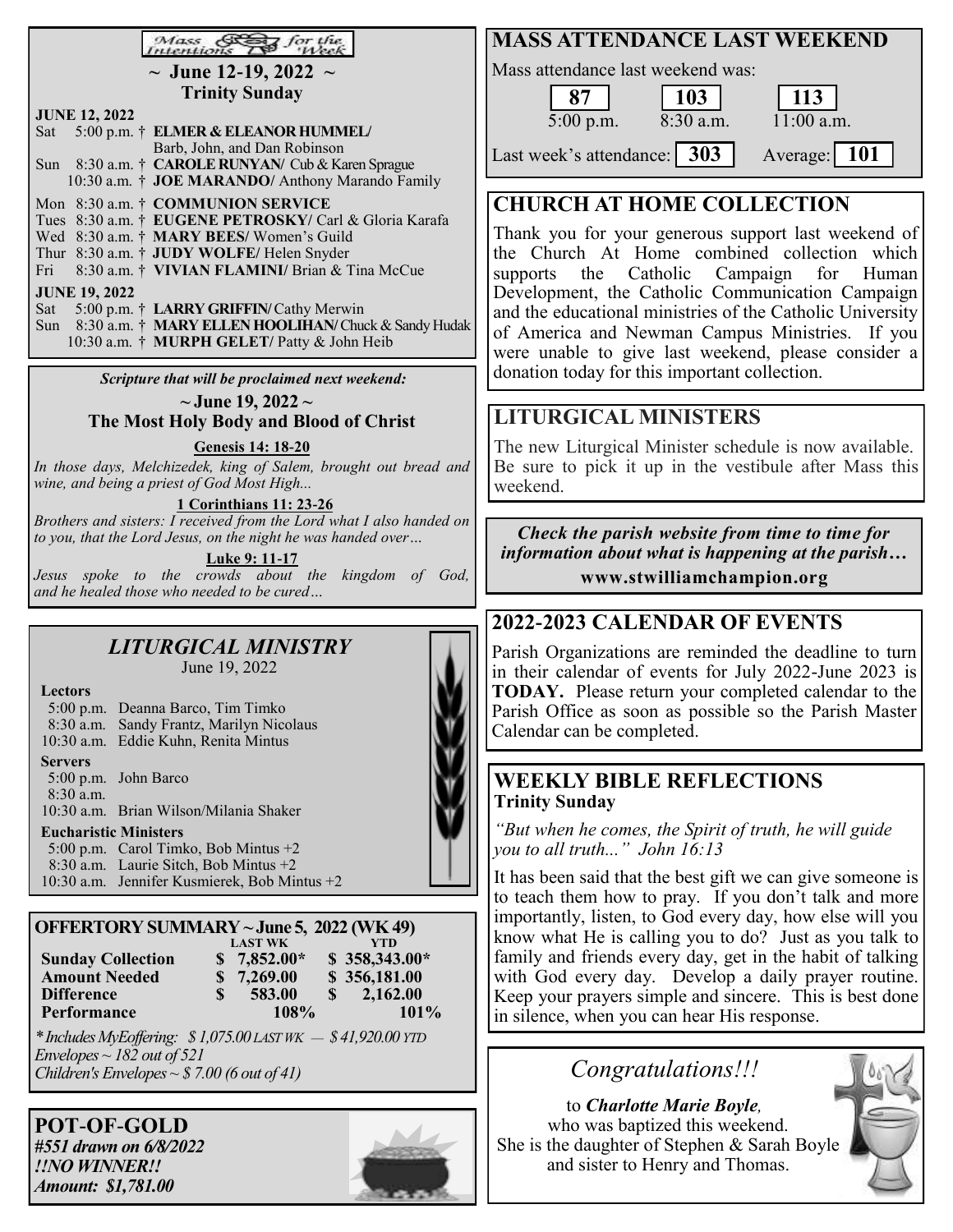#### **SUMMER BOOK DISCUSSION**

Wednesday, June 22, 2022 at 6:00pm in the St. William Courtyard

*The Stranger in the Lifeboat by Mitch Albom. "What would happen if we called on God for help and God actually appeared!"* Find out in Mitch Albom's new novel of hope and faith.



Join Us Wednesday, June 22, 2022 at 6:00 p.m.  $\sim$ Register by calling the Parish Office. ~Purchase and read the book.  $\sim$ Join us June 22 for a Light supper and discussion. …*All are welcome!*

Youth Ministry extends heartfelt Thank You! gratitude for the generous gift received from a parishioner. Your support of the young church will help the teens in their

efforts to be a light to each other and to the world.

### **VACATION BIBLE SCHOOL**

Children, teens, and adults from Blessed Sacrament, St. Mary and St. Joseph, St. Elizabeth Ann Seton, St. Thomas the Apostle, and St. William will gather this week at Blessed Sacrament for Vacation Bible School, *Digging for Treasure: The Parables Revealed*. Jesus had a lot to say! Please pray for the children and volunteers this week as they seek the hidden treasures Jesus revealed through the parables.

### **SAVE THE DATE ~ RUMMAGE SALE**

August 5 and  $6 \sim 9$  am  $-4$  pm August  $7 \sim 8$  am – Noon Set up begins August 1, 2, & 3 HELP IS NEEDED FOR THIS EVENT



#### **Rummage Sale Committee and Volunteers Meeting**

Wednesday,. June 21 at 6:00 p.m. Meeting to discuss organizing the treasurers!

### **SUNDAY EVENING MASS CHANGE**

In June of 2019, the late Bishop George Murry promulgated a regional pastor plan for all parishes in the Diocese of Youngstown. Part of the plan was to limit the number of regularly scheduled weekend Masses a priest could celebrate to three (3). At that time the 5:30 p.m. Sunday afternoon Mass at St. Rose Church in Girard was permitted as long as a pastoral need was necessary. The Mass has been celebrated with the help of neighboring priests. Since January 2022, each parish has been counting the number of individuals attending weekly. The 5:30 p.m. Sunday afternoon Mass has seen a consistent drop in attendance. Therefore, it will be discontinued on June 26, 2022. For those seeking a Sunday afternoon Mass, Saint Columba Cathedral will continue offering Mass at 4:00 p.m. Sunday afternoon.

### **THE PARISH CALENDAR**

June  $13-17 \sim$  Vacation Bible School June  $14 \sim$  Quilters 9:00 a.m. June  $15 \sim$  Knights of Columbus 7:00 p.m.

C*heck out the Parish Calendar on our website for more events*

#### **KNIGHTS OF COLUMBUS** COUNCIL #7491



Wednesday, June 15, 2022 7:00 p.m.

Membership in the Knights of Columbus is open to men 18 years of age or older who are practicing Catholics. If interested in joining, please visit our web site at www.knights7491.org

#### **HOLY COMMUNION FROM THE CUP** *UPDATE*

This weekend as we celebrate the Solemnity of the Most Holy Trinity we recall the fullness of God – Father, Son, and Spirit. Last weekend we returned the practice of offering the Precious Blood of the Lord. The General Instruction of the Roman Missal states that *"Holy Communion has a fuller form as a sign when it takes place under both kinds."* (#281). Reception of the Precious Blood from the chalice is available to those who desire to receive in this way. Please remember that the reception of the Precious Blood of the Lord remains an option. *The act of receiving Holy Communion is an act of faith. The person makes this act of faith in the total presence of the Lord whether in receiving Holy Communion under one form or under both kinds.* (#14- 15 Norms for the Distribution of Holy Communion Under Both Kinds).

#### **HOLY COMMUNION FROM THE CUP**  *REVERENCE*

It is important to remember that as we believe that the wine becomes fully and completely the Presence of Jesus Christ as does the bread, it follows that the Precious Blood of Christ deserves the same reverence and honor as the Consecrated Bread. If you choose not to receive from the cup it is fitting to offer a gesture of reverence instead of simply passing by as you return to your seat from receiving Holy Communion. It is most appropriate to stop and make a small bow or nod of the head to the cup as a sign of reverence and respect for our Lord who is truly present in the wine. Perhaps then, the next time you come forward to receive communion, if you choose not to receive the Precious Blood, you might make this sign of reverence a part of your receiving practice

### **CHANGE OF PERSONAL STATUS**

Have you changed your telephone number? Has your personal status changed? Please notify the parish office and help us keep our records current.